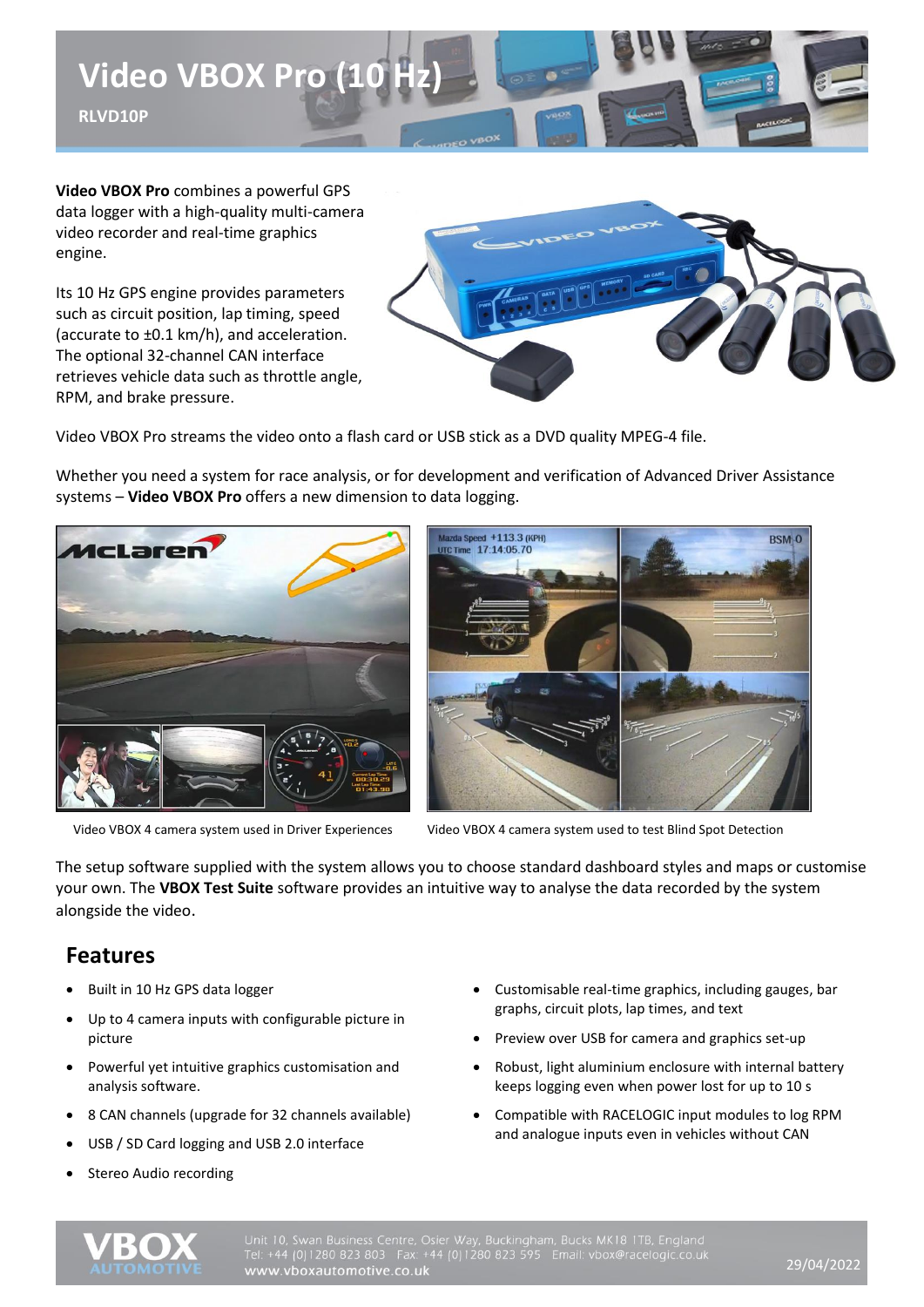

### **Inputs and Outputs**



| <b>Inputs</b>                                                                                           | <b>Outputs</b>                                               |
|---------------------------------------------------------------------------------------------------------|--------------------------------------------------------------|
| <b>4x Camera Inputs</b>                                                                                 | <b>SD Card</b>                                               |
| Integrated 12 V power. Picture-in-picture automatically<br>selected when additional camera is detected. | 8 GB card supplied with device. The format used by Video     |
|                                                                                                         | VBOX is <b>FAT32</b> .                                       |
| 1x Audio Input                                                                                          | <b>Video Output</b>                                          |
| Stereo or mono                                                                                          |                                                              |
| <b>RS232</b>                                                                                            | <b>Stereo Audio</b>                                          |
|                                                                                                         |                                                              |
| <b>USB</b>                                                                                              | <b>RS232</b>                                                 |
| Video preview for camera set-up. SD card reading and                                                    |                                                              |
| setting parameters via a PC                                                                             |                                                              |
| <b>CAN Bus</b>                                                                                          | <b>USB 2.0 Interface</b>                                     |
| Allows user to log vehicle CAN data:                                                                    | Video preview for camera set-up. SD card reading and setting |
| 8 Channels. Upgradeable to 32 CAN Channels.                                                             | parameters via a PC                                          |
|                                                                                                         |                                                              |
| <b>External Logging Input</b>                                                                           | <b>External Logging Indicator</b>                            |
| Additional module is required, e.g., Micro Input                                                        |                                                              |
| Module (MIC01)                                                                                          |                                                              |



Unit 10, Swan Business Centre, Osier Way, Buckingham, Bucks MK18 1TB, England Tel: +44 (0)1280 823 803 Fax: +44 (0)1280 823 595 Email: vbox@racelogic.co.uk<br>WWW.vboxautomotive.co.uk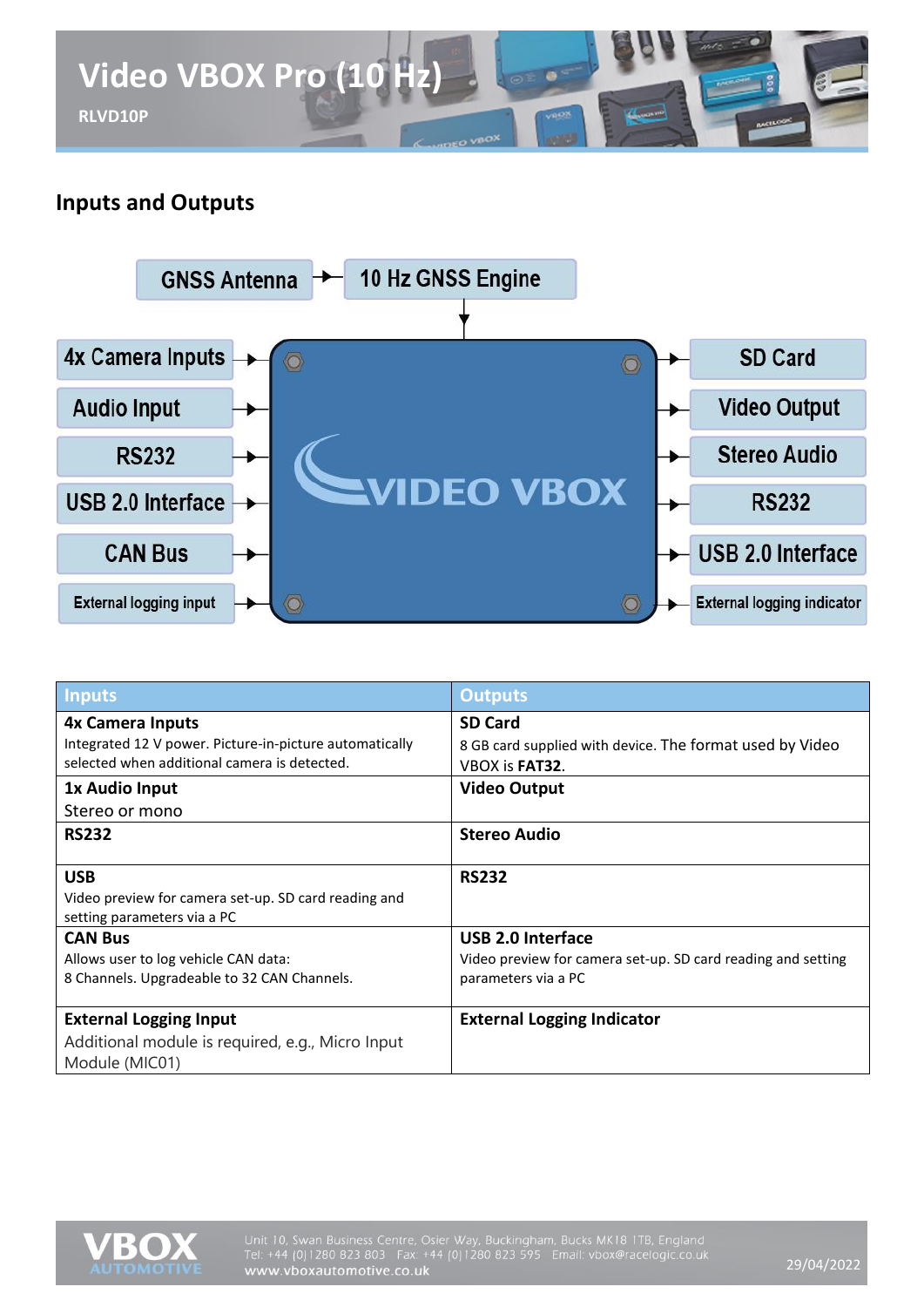

# **GPS Specifications**

| <b>Velocity</b>         |                                       | <b>Distance</b>   |                          |
|-------------------------|---------------------------------------|-------------------|--------------------------|
| <b>Accuracy</b>         | 0.1 km/h (averaged)<br>over 4 samples | <b>Accuracy</b>   | $0.05$ % (<50 cm per km) |
| <b>Units</b>            | km/h or mph                           | <b>Units</b>      | $m$ /ft                  |
| <b>Update rate</b>      | 10Hz                                  | <b>Resolution</b> | $1 \text{ cm}$           |
| <b>Maximum velocity</b> | 1600 km/h                             |                   |                          |
| <b>Minimum velocity</b> | $0.1$ km/h                            |                   |                          |
| <b>Resolution</b>       | $0.01$ km/h                           |                   |                          |
| Latency                 | $<$ 160 $ms$                          |                   |                          |

| <b>Position</b>    |                | <b>Acceleration</b> |                   |
|--------------------|----------------|---------------------|-------------------|
| <b>2D Position</b> | ±3 m 95% CEP * | <b>Accuracy</b>     | 1%                |
| Height             | 10 m 95% CEP * | Maximum             | 4 G               |
|                    |                | <b>Resolution</b>   | 0.01 <sub>G</sub> |

| <b>Heading</b>    |              | Lap Timing (OLED/ Circuit Tools) |             |
|-------------------|--------------|----------------------------------|-------------|
| <b>Resolution</b> | $0.01^\circ$ | <b>Resolution</b>                | 0.01 s      |
| <b>Accuracy</b>   | $0.1^\circ$  | <b>Accuracy</b>                  | $0.01 s$ ** |

\* 95% CEP (Circle of Error Probable) means 95% of the time the position readings will fall within a circle of the stated radius

\*\* Not using DGPS and crossing the start/finish line at 100 km/h

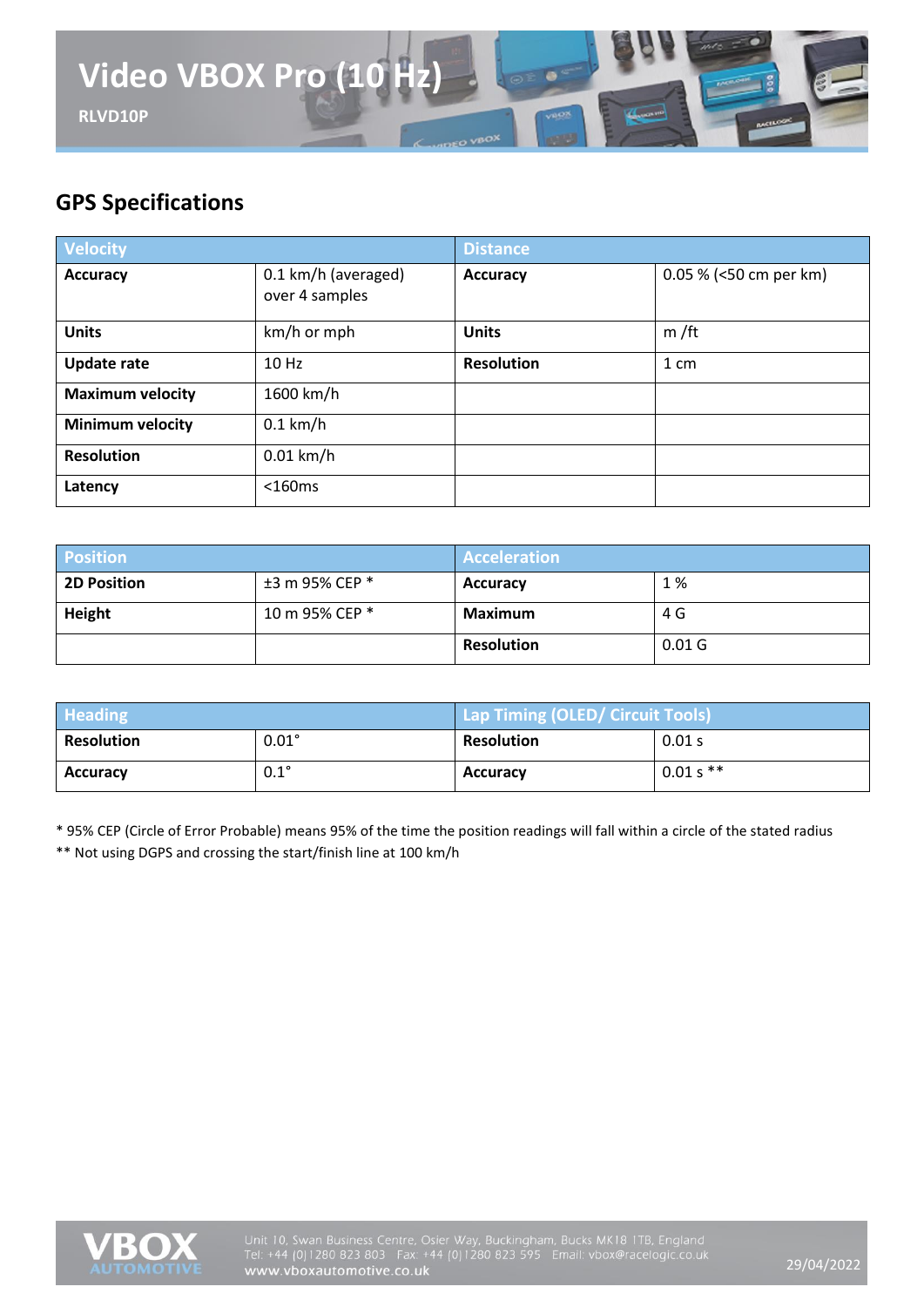

### **Graphics, Sound and Storage**

#### **Recording Options**

Record only when moving (default); Continuous record; Record start/stop button; Record activated by external signal e.g., CAN wheel speed.

#### **Graphics**

24-bit colour plus 256 levels of alpha transparency

Virtually unlimited number of gauges, g-plots, bar graphs, track maps, text, and images

Choose from the internal GPS parameters or external CAN/Serial parameters

Standard library of gauges, fonts etc.

User definable gauges, fonts etc.

Alerts: Text and images can change when a parameter is over/under the desired limit

#### **Resolution Options**

- DVD 720 x 576 at 25 frames per second PAL (default)
- DVD 720 x 480 at 30 frames per second NTSC

#### **Sound**

External microphone connection

MP2 (MPEG1 Layer II) encoded into video stream

Stereo audio output with automatic gain control + Line level input

#### **Compression Options**

3 levels of quality – High (default), Medium and Low

Depending on content, rates typically 2MB/s, 0.5MB/s or 0.25MB/s for full frame DVD

#### **Memory usage**

For full quality DVD using MPEG-4 set to High quality. Uses approx. 2 GB/hr

#### **Storage Options**

SD card (Fast SD card required for Max and Super quality settings)

Optional USB adaptor for USB flash drives



Unit 10, Swan Business Centre, Osier Way, Buckingham, Bucks MK18 1TB, England<br>Tel: +44 (0)1280 823 803 Fax: +44 (0)1280 823 595 Email: vbox@racelogic.co.uk<br>**www.vboxautomotive.co.uk**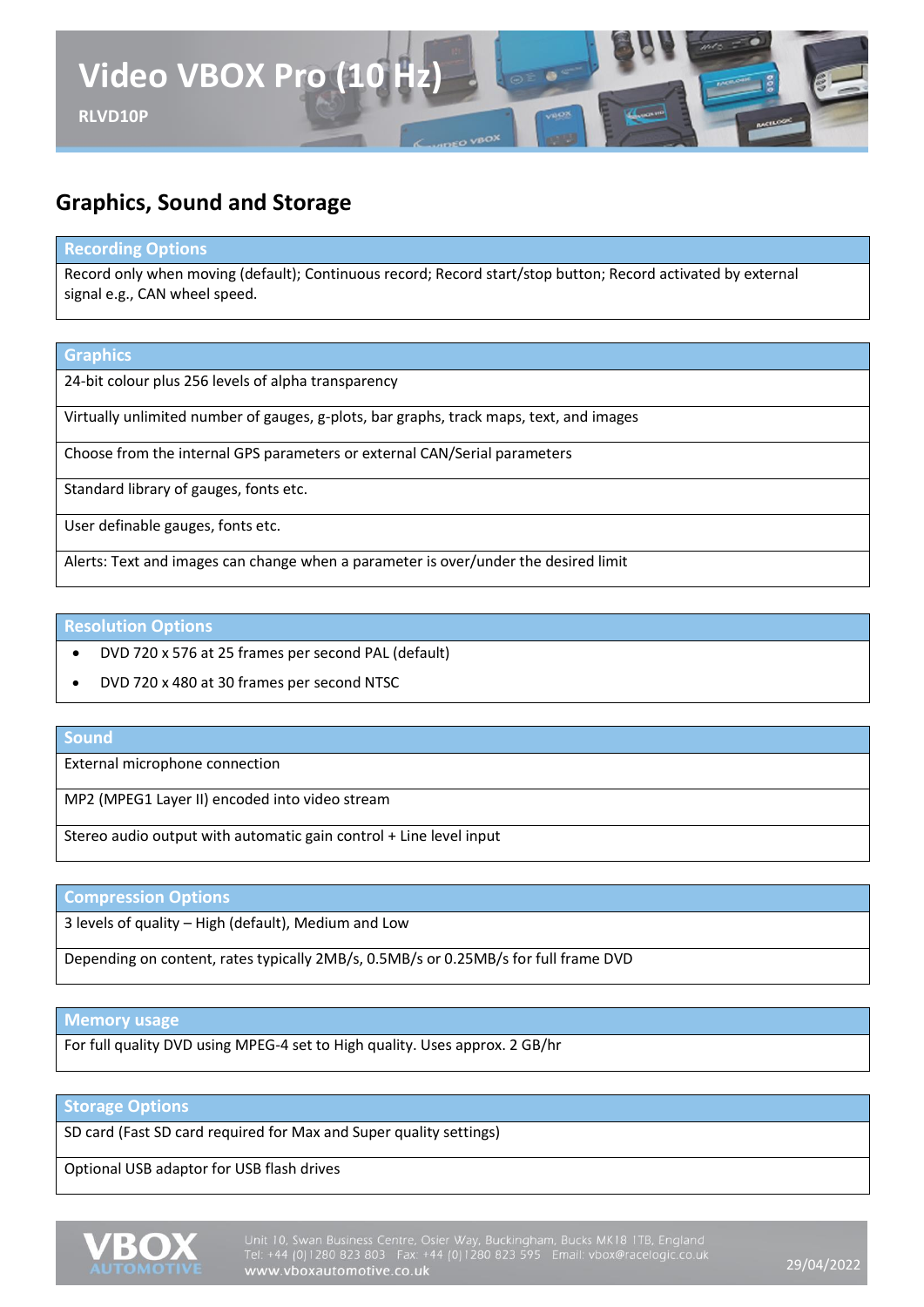

# **Environmental and Physical**

| <b>Environmental and Physical</b> |                                                   |                     |                  |
|-----------------------------------|---------------------------------------------------|---------------------|------------------|
| <b>Input Voltage</b>              | 9 – 15 V (12 V minimum<br>required for recording) | <b>Size</b>         | 170mmx122mmx33mm |
| <b>Power</b>                      | 7.2 W Max                                         | Weight              | 700 g            |
| <b>Operating temperature</b>      | $-10^{\circ}$ C to $+60^{\circ}$ C                | Storage temperature | -40°C to +85°C   |







Unit 10, Swan Business Centre, Osier Way, Buckingham, Bucks MK18 1TB, England Tel: +44 (0)1280 823 803 Fax: +44 (0)1280 823 595 Email: vbox@racelogic.co.uk<br>WWW.vboxautomotive.co.uk